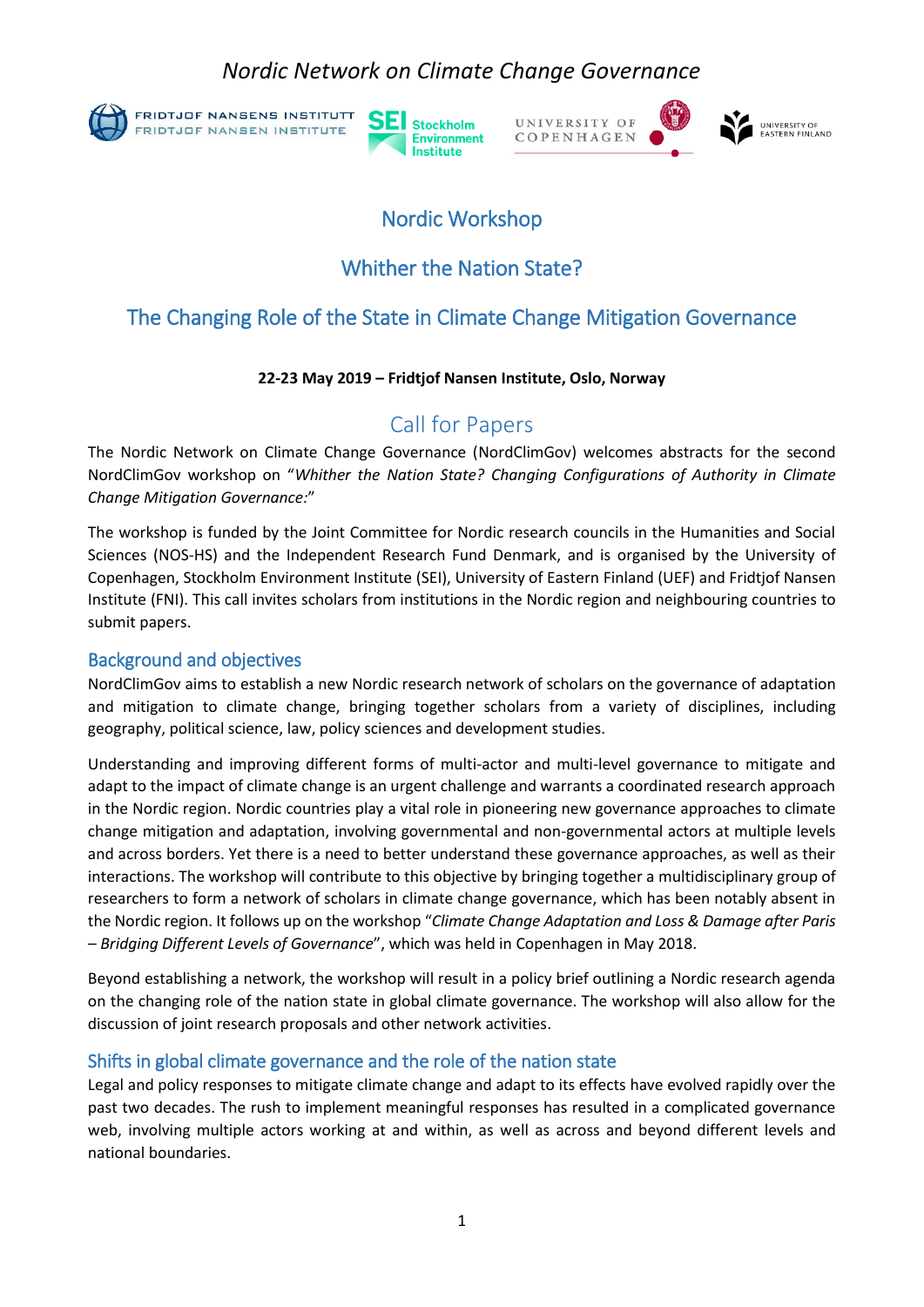### *Nordic Network on Climate Change Governance*



**FRIDTJOF NANSENS INSTITUTT** FRIDTJOF NANSEN INSTITUTE





At the international level, the response has largely focused on the regime established by the United Nations Framework Convention on Climate Change (UNFCCC). With the adoption of the Paris Agreement in 2015, the UNFCCC has become more 'bottom-up', with five-yearly pledges by states—in the form of Nationally Determined Contributions (NDCs)—assuming greater importance. The evolving international governance framework has drawn new attention to the diversity of policy responses at the national and subnational levels. National-level governance offers key opportunities for public policy and actors to interact in novel ways with each other and with governance structures at the international and regional levels to deliver and report on emission reductions.

But the nation state is clearly no longer the only actor in global climate governance. The number of transnational governance initiatives—which often include public actors at the national and subnational levels, as well as private actors such as businesses, investors, and civil society—has increased rapidly, with new initiatives covering issues such as city-level climate action, standards for greenhouse gas accounting and carbon markets, and the disclosure of climate-related information, or branching out to new areas that had remained hitherto under the radar, such as short-lived climate pollutants.

Notwithstanding the increasing relevance of non-state and subnational actors in global climate governance, nation states continue to play a major role in global climate governance. After all, it was intergovernmental negotiations that led to the Paris Agreement; and the Agreement's NDCs are governmental action plans. Yet in the post-Paris era, it is important to better understand how the activities by national governments work in conjunction with other actors and forms of governance. For instance, to what extent to non-state and subnational actors fill the gaps in ambition and implementation left by nation states? While the 'We Are Still In' coalition emerging following the announcement by US President Donald Trump that the United States would withdraw from the Paris Agreement may suggest that non-state and subnational action may help in bridging the ambition gap, it remains to be seen whether such actions can thrive without state support and control. As another example, in the area of technology development a better understanding is still required of the role of the 'entrepreneurial state' vis-à-vis the role of the private sector in driving innovation, market development and investment in low-emissions technologies. Furthermore, states may also actively 'orchestrate' the emergence and functioning of new initiatives involving non-state and subnational actors, but little is still known about which states do so, why, and with what effects.

Against this background, this workshop seeks to further a research agenda on the governance of climate change mitigation by bringing together scholars from political science, law, public administration and related social sciences to discuss the (changing) role of the state in climate change mitigation governance.

Themes to be addressed in the workshop include but are not limited to:

- **Legal and governance innovations**: Promising innovations and developments that can be observed in national and subnational climate change governance—for instance in the form of new types of climate change legislation, new governance approaches such as climate budgeting and reporting approaches, or the introduction of new institutions; and lessons learned concerning public acceptance of climate policies, as well as on their adoption or implementation and policy feedback of governance innovations.
- **National governance challenges**: Interactions between different branches—executive, legislative, judicial—of national government; the extent and effect of climate change litigation and possible concerns about separation of powers, and how specific cases (e.g. Urgenda in the Netherlands) have